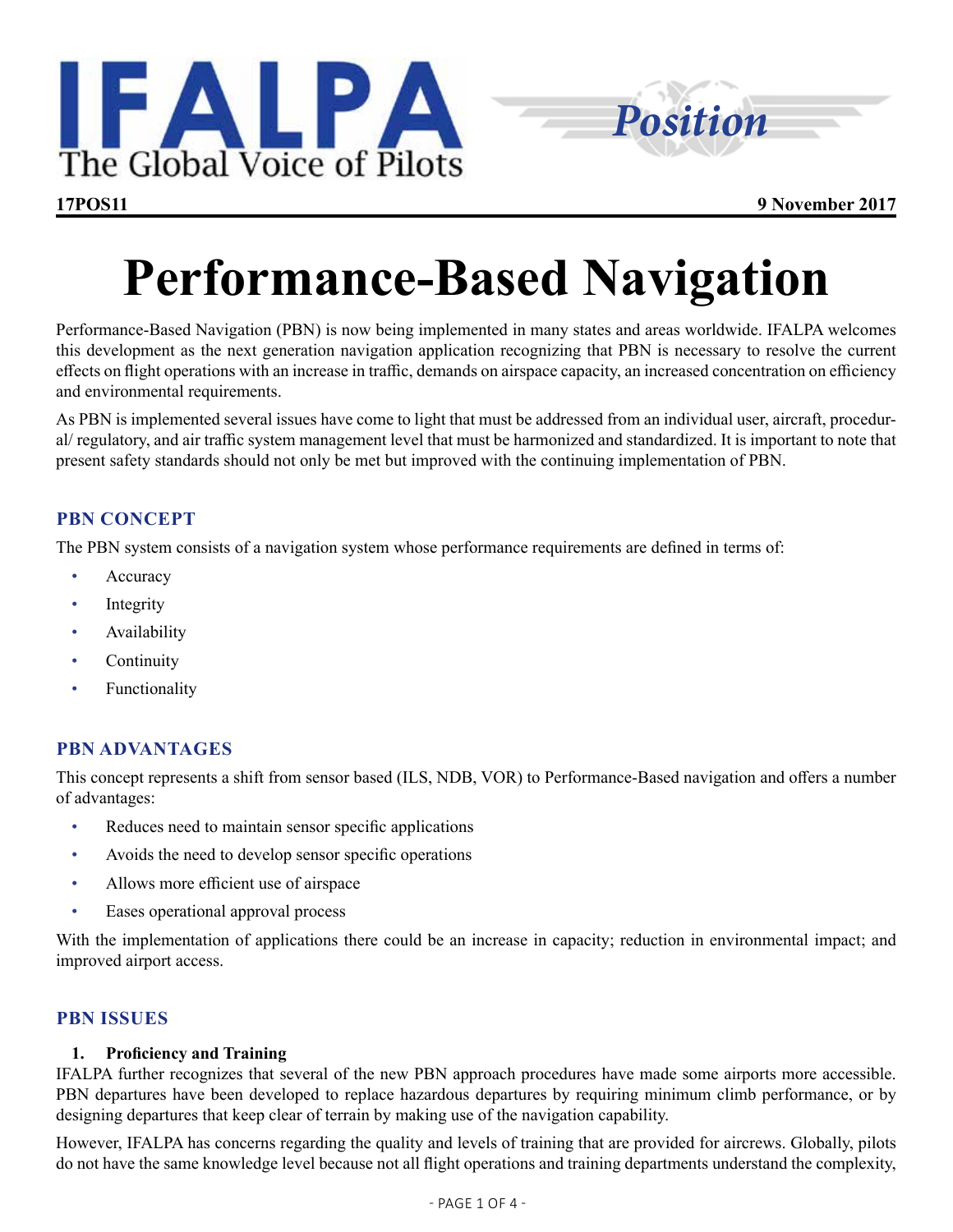

and requirements, benefits and capabilities of PBN operations. Additionally, some state authorities are not as engaged in the PBN operation approval process as they need to be. Therefore, there is a need to establish a common level of training and proficiency amongst the pilots.

IFALPA recommends that the technical specifications of PBN and proficiency are integrated into the flight training curriculum for both initial and recurrent training. Some companies do an initial two-day ground school followed by the practical instruction in the simulator, while others have up to five days of training and some have only minimal mention of scenarios. A common standard of proficiency should be defined by ICAO, put into regulation by the state regulator, complied with by the operator, and demonstrated by the aircrews. The training should be taught by qualified personnel with a deep understanding in procedures and regulations. The training must include a conceptual overview, PBN procedures, airplane related PBN procedures including system malfunction scenarios, training and demonstration of proficiency in full motion simulators.

## **Training by "bulletin"** is <u>NOT</u> an option;

## **Distance learning is not a good option for acceptable proficiency demonstration**

#### **Specific simulator training;**

PBN technologies and procedures need introduction in basic functionalities of:

- Deficiencies of Baro VNAV (such as temperature above ISA causes higher than the nominal vertical path)
- APV (approach procedure with vertical guidance)
- LNAV Missed Approaches with only 1 FMC
- Failures of PBN avionics such as GNSS, (single FMC)
- Variations of PBN operations such as RNAV/RNP, RNAV SIDs and RNAV STAR
- Manual deletion or insertion of WPT restrictions
- Specific training on RF/TF operations and limitations, such as engine failure, FMC failure when on the RF leg, and speed limits

The training needs to cover: (this is not a complete list of topics)

- Realistic setup/briefing
- Required equipment onboard and on the ground
- FMC Database integrity checks
- Phraseology
- FMC as sole navigational source
- Less or No opportunity to revert to raw data
- System Degradations/Failure
- PBN requirements
- PBN technologies and procedures create unique failures and most failures require familiarization in a simulator environment
- Loss of vertical guidance path
- Continue/Discontinue decision
- Recovery and reintegration after ATC interrupts the PBN procedure

In addition, contingencies require a greater understanding of abnormal procedures and a mental picture and situational awareness. The MEL (Minimum Equipment List) interpretation can be complex on the ground and should be simplified so that the impact of system degradation on RNP capabilities can be understood. When airborne there must be an easy to interpret Non-normal Checklist that reflects the effects of system failure of PBN equipment to the required PBN requirement in the airspace operating in. Crews must be sure of the displayed RNP value on their FMS. (Most of todays displayed RNP status, while enroute, is not the real required RNP for the airspace, but a default value from the manufacturer or the operator. Awareness of this limitation should be explained to flight crew).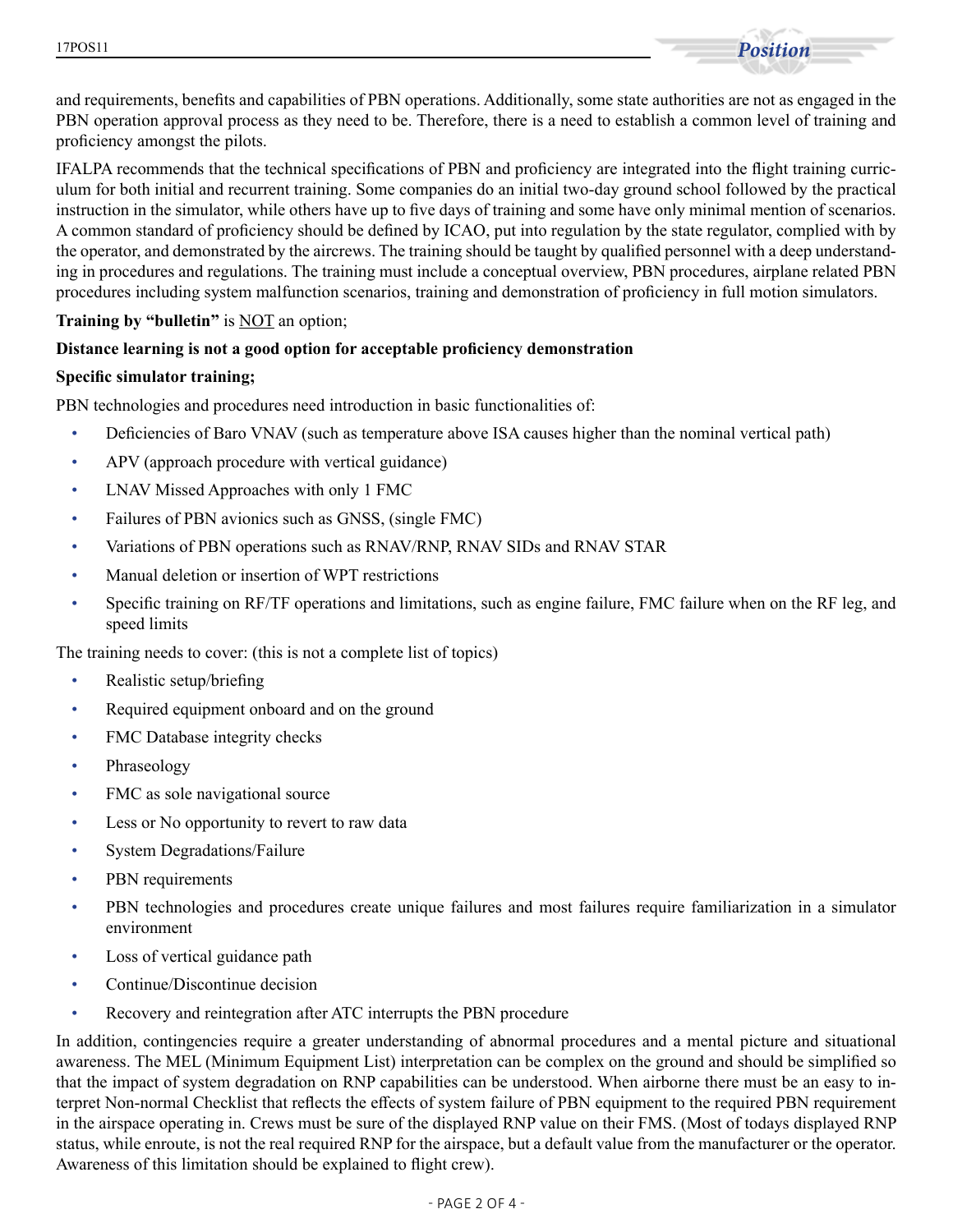

For pilot proficency, it should be recognized not all pilots fly PBN procedures on a regular basis. Therefore, there needs to be:

- Tools and Standard Operating Procedures to help to maintain a standard performance criteria
- Quick Reference Lists
- PBN section in Normal and Supplementary Procedures
- Training Information Manual
- CBT (Computer Based Training)
- Regular PBN simulator training

IFALPA further recommends the introduction of a navigational expert/manager per flight operations department and be responsible for:

- Performance monitoring
- Training and procedural concept
- Train-The-Trainer program
- Chart and database quality review
- Q & A

Therefore, PBN training to aircrews, operators and regulators must include:

The definitions of RNAV- and RNP- systems and the difference between them.

- The definitions of Performance requirements that are defined in terms of accuracy, integrity, continuity, availability and functionality.
- The explanation of ABAS; Aircraft-Based Augmentation System, SBAS; Satellite-Based Augmentation System, GBAS- Ground-Based Augmentation System.
- The definitions of APV; approach with vertical guidance.
- The definitions of Baro-VNAV and the actual operation Baro-VNAV. The definitions of RNP APCH. (If authorized the definition of RNP AR APCH)
- The explanation of RAIM (Receiver Autonomous Integrity Monitoring).
- Differences in terminology use for approach procedures across different jurisdictions.

The operational approval for these procedures is the responsibility of the Operator. While it is not necessary for the pilot to have detailed information on the process, it is essential for the pilot to know what the aircraft and the operator is approved to do. Furthermore, the pilot should be made aware of where this information can be found.

# **2. Aircraft Systems**

Aircraft automation will become more precise and possibly more complex resulting in divergent user platforms based on the operator's avionics and aircraft manufacturer requirements. These future displays should be capable of displaying any or all technological advances that improve situational awareness with regard to traffic, terrain as well as vertical and lateral profile management.

Therefore, IFALPA calls for the systems to be made upgradable, have common "look and feel" characteristics with common procedures between applications and aircraft, and be intuitive for the pilot to readily interpret the information displayed and perform the proper procedure(s).

# **3. Procedures and design**

As with any new technology there are many definitions, names and criteria and these are still evolving. For example: RNP APCH being charted as RNAV (GNSS)/RNAV (GPS); BRNAV instead of RNAV5; RNP10 instead of RNAV10.

The term RNP understood as a synonym for RNP AR APCH; RNP AR vs. RNP SAAAR.

There are also a diversity of navigation application types: